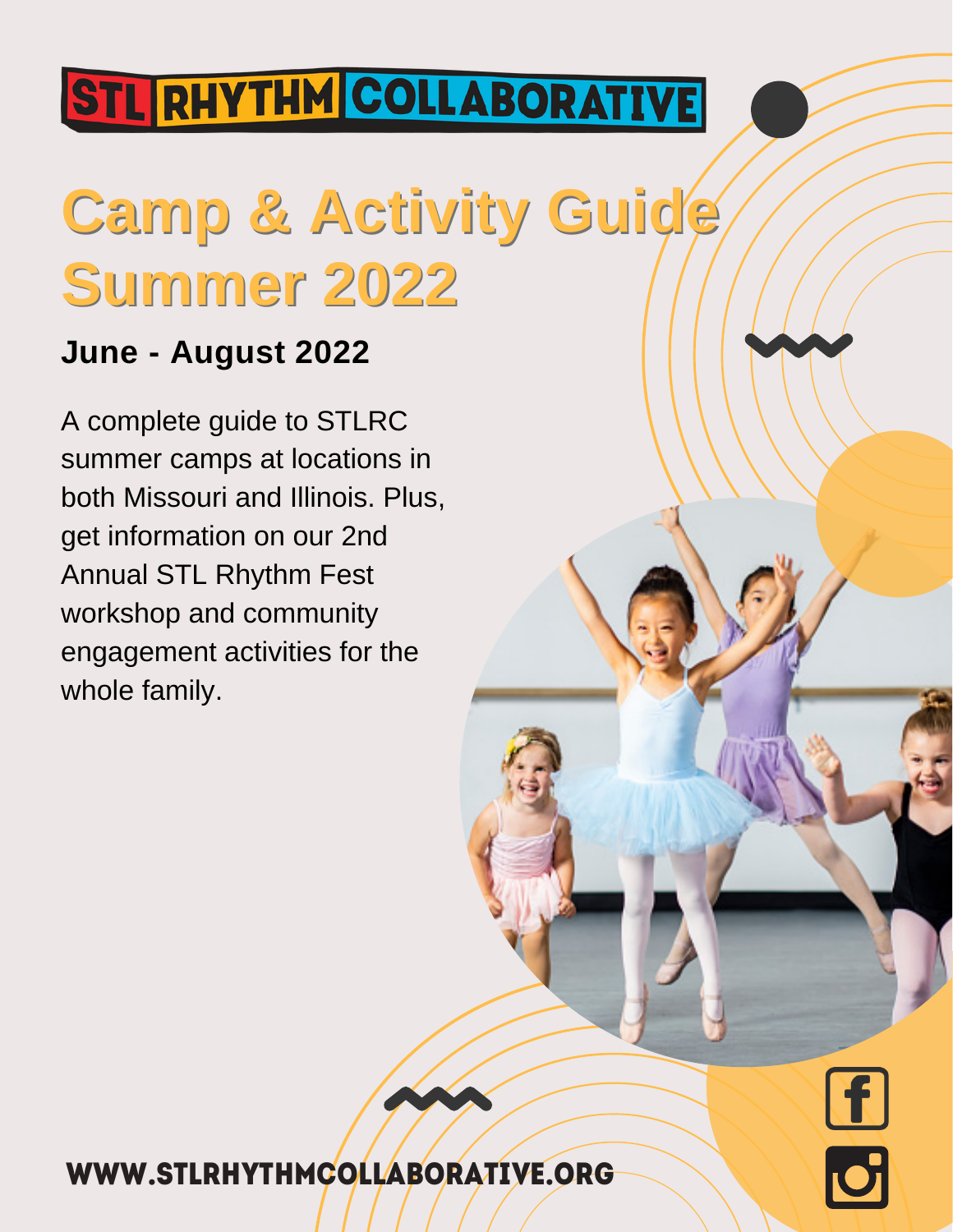### DANCE CAMPS

#### PLEASE NOTE: ALL ACTIVITIES WILL MEET IN-PERSON AT THE LOCATIONS LISTED.

#### MASKS REQUIRED FOR ALL PARTICIPANTS

#### **WWW.STLRHYTHMCOLLABORATIVE.ORG/SUMMER**

### **TAP CAMP STL**

#### **JULY 11-12, 2022 12:30-3:30PM**

Camp Location: On Your Toes Dance Studio 4835 Lemay Ferry Road St. Louis, MO 63129

Tap dance with us in St. Louis! Students will take tap classes each day with the performers from our professional ensemble, moSTLy TAP. Classes are filled with fun activities to build confidence in tap dance technique and performance skills. Students will perfect their skills and expand their tap dance vocabulary. Activities will include introductions to tap dance history, improvisation, and learning about the artists currently making an impact on the art of tap dance today. All dancers should bring a snack and water bottle.

Advanced-Beginning Tap Dancers: Ages 6+ 2+ yrs previous tap dance training

Intermediate Tap Dancers: Ages 9+ 4+ yrs previous tap dance training

Camp Fee:

\$100 per student, early registration \$110 per student, after July 1, 2022

### **TAP CAMP IL**

#### **AUGUST 1-2, 2022 12:30-3:30PM**

Camp Location: Expressions Academy of Dance 1911 South Illinois Street Belleville, IL 62220

Tap dance with us in Illinois! Students will take tap classes each day with the performers from our professional ensemble, moSTLy TAP. Classes are filled with fun activities to build confidence in tap dance technique and performance skills. Students will perfect their skills and expand their tap dance vocabulary. Activities will include introductions to tap dance history, improvisation, and learning about the artists currently making an impact on the art of tap dance today. All dancers should bring a snack and water bottle.

Advanced-Beginning Tap Dancers: Ages 6+ 2+ yrs previous tap dance training

Intermediate Tap Dancers: Ages 9+ 4+ yrs previous tap dance training

Camp Fee: \$100 per student, early registration \$110 per student, after July 1, 2022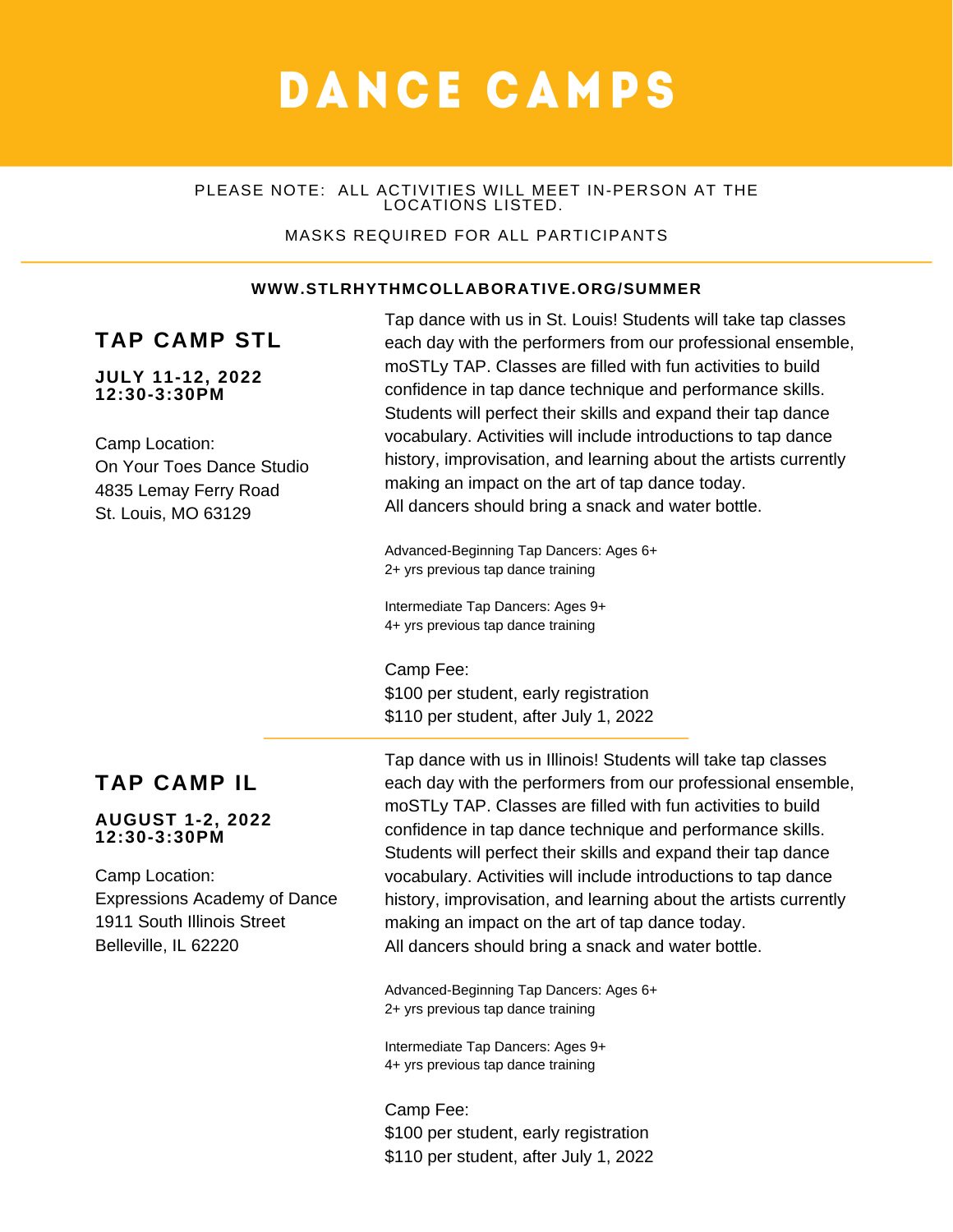### DANCE CAMPS

#### **WWW.STLRHYTHMCOLLABORATIVE.ORG/SUMMER**

### **LET'S DANCE**

**JULY 13-15, 2022 12:30-3:30PM**

Camp Location: On Your Toes Dance Studio 4835 Lemay Ferry Road St. Louis, MO 63129

Dance with the professional dancers from STL Rhythm Collaborative! Students will be introduced to dance techniques in jazz dance, hip hop, ballet, and tap dance. Our faculty will lead dancers through healthy warm-up and stretching techniques and the process of working together to create choreography. Students will explore each of these dance disciplines and learn how to express emotions and tell stories through rhythm and movement. Dance shoes may be worn, but are not required. No previous dance experience is necessary. All dancers should bring a snack and water bottle.

For ages 8-12

Camp Fee: \$150 per student, early registration \$160 per student, after July 1, 2022

**PRINCESS CAMP** *UPDATE:*

*Unfortunately, due to low enrollment, Princess Camp will no longer be offered during our Summer Camp 2022 Session. Please check back with us soon for opportunities for your princess in our Fall 2022 Session Guide.*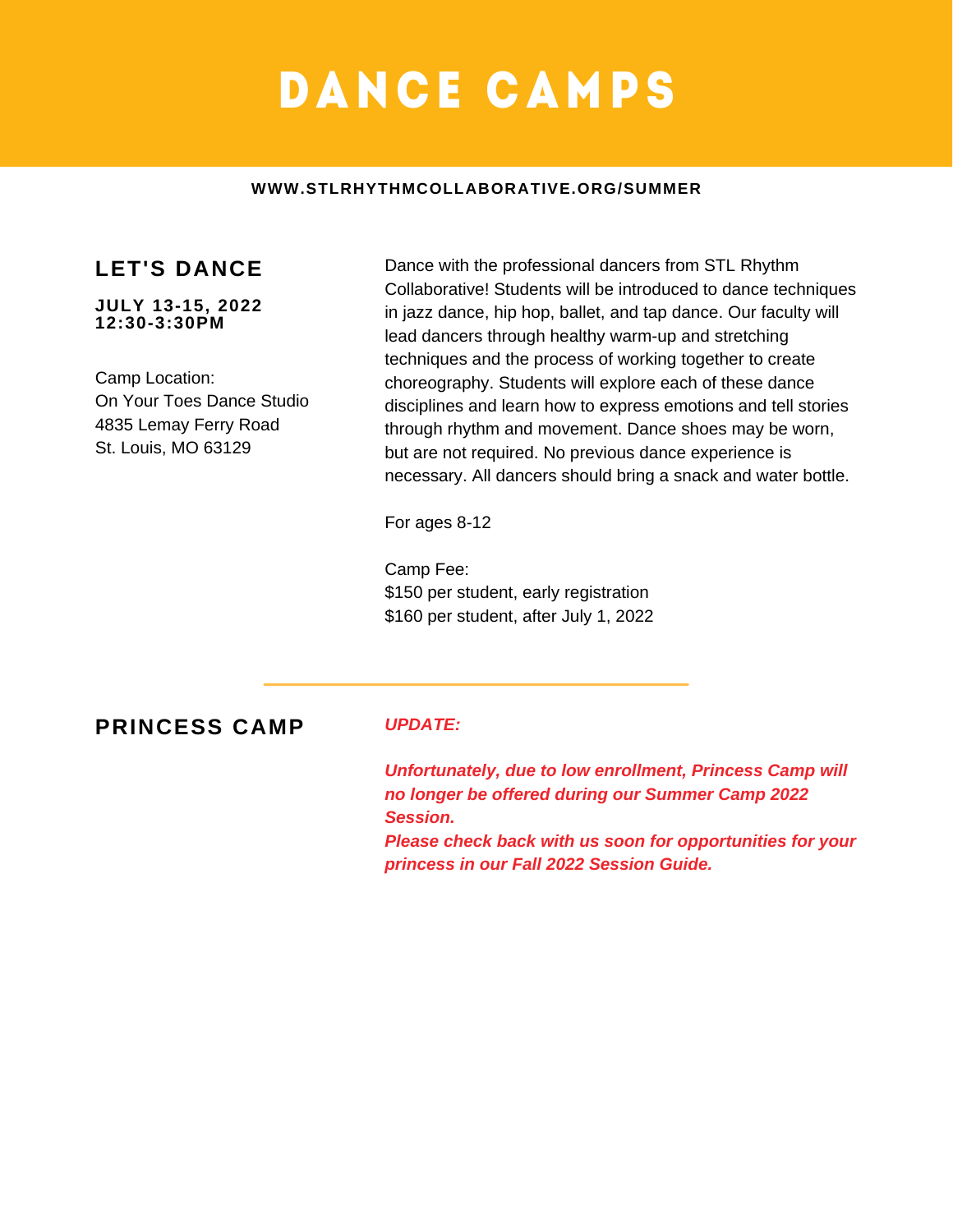

### **LET'S DANCE**

**JUNE 20-23, 2022 9:00AM - 12:00PM**

Camp Location: Dressel Elementary 10911 Tesson Ferry Rd St. Louis, MO 63123

## **MORE CAMPS**

**In addition to our camps listed on the previous pages, you can find and register for even more STLRC camps in the Lindbergh Community Education & Recreation Guide for Summer 2022! Our Lindbergh Community Camps are listed below. You can register for these camps by navigating back to our website and clicking the "Lindbergh Community Camps" button.**

Dance with the professional dancers from STL Rhythm Collaborative! Students will be introduced to dance techniques in jazz dance and hip hop while incorporating basic elements of ballet and tap dance. Our faculty will lead dancers through healthy warm-up and stretching techniques and the process of working together to create choreography. Students will study performance clips by a variety of professional dance companies and will create some of their own props for their routines. Students should wear comfortable clothing and sneakers. Dance shoes may be worn, but are not required. No previous dance experience is necessary.

For ages 8-12 Camp Fee: \$199 per student

### **HIT MOVIE MOVES**

### **JUNE 27-30, 2022 9:00AM - 12:00PM**

Camp Location: Dressel Elementary 10911 Tesson Ferry Rd St. Louis, MO 63123

STL Rhythm Collaborative's professional dancers will lead students on a journey of exploring movement from some of their favorite films including "Moana" and "Encanto." Students will enjoy dance classes each day which include warm-up and stretching exercises, basic dance techniques, and the opportunity to explore their own movement through guided activities. Students will view clips from hit films, learn elements of the choreography, and create some of their own props. Students should wear comfortable clothing and sneakers. Dance shoes may be worn, but are not required. No previous dance experience is necessary.

Ages 5-7 Camp Fee: \$199 per student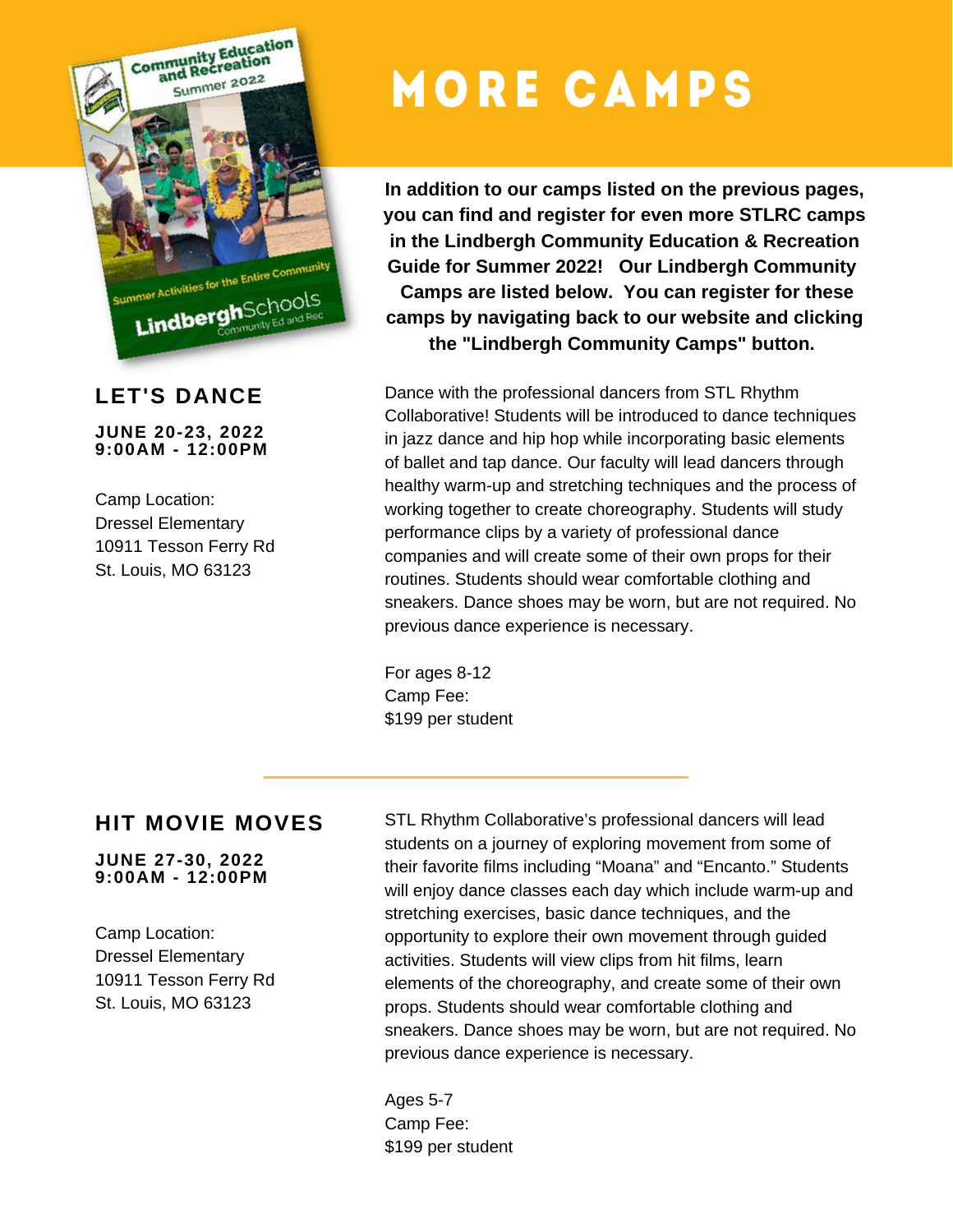### **PRE PROFESSIONAL** STUDENT INTENSIVE

### **WWW.STLRHYTHMCOLLABORATIVE.ORG/PRE-PRO**

### **PRE PROFESSIONAL STUDENT INTENSIVE 2022**

The Pre-Professional Student Program was developed in 2020 to provide the opportunity for aspiring young artists to learn about the creative processes of choreography, show production, performance, and how to approach a professional career in the performing arts.

High intermediate through advanced level dancers, ages 14-18 are selected to this 2-week intensive by audition. Auditions are free. Intensive students will work closely with members of the moSTLy TAP professional ensemble as well as special guest artists during a rigorous tap dance program. Students take daily classes in technique, music theory, improvisation, and learn original choreography that they will perform at the conclusion of the intensive. Auxiliary courses will be presented in injury prevention, resume preparation, audition technique and others. In addition to these courses, intensive students will be required to represent STL Rhythm Collaborative at our annual STL Rhythm Fest.

Auditions for the Pre-Professional Student Intensive 2022 took place on May 1, 2022.

For more information on the program, be sure to visit our website at www.stlrhythmcollaborative.org/pre-pro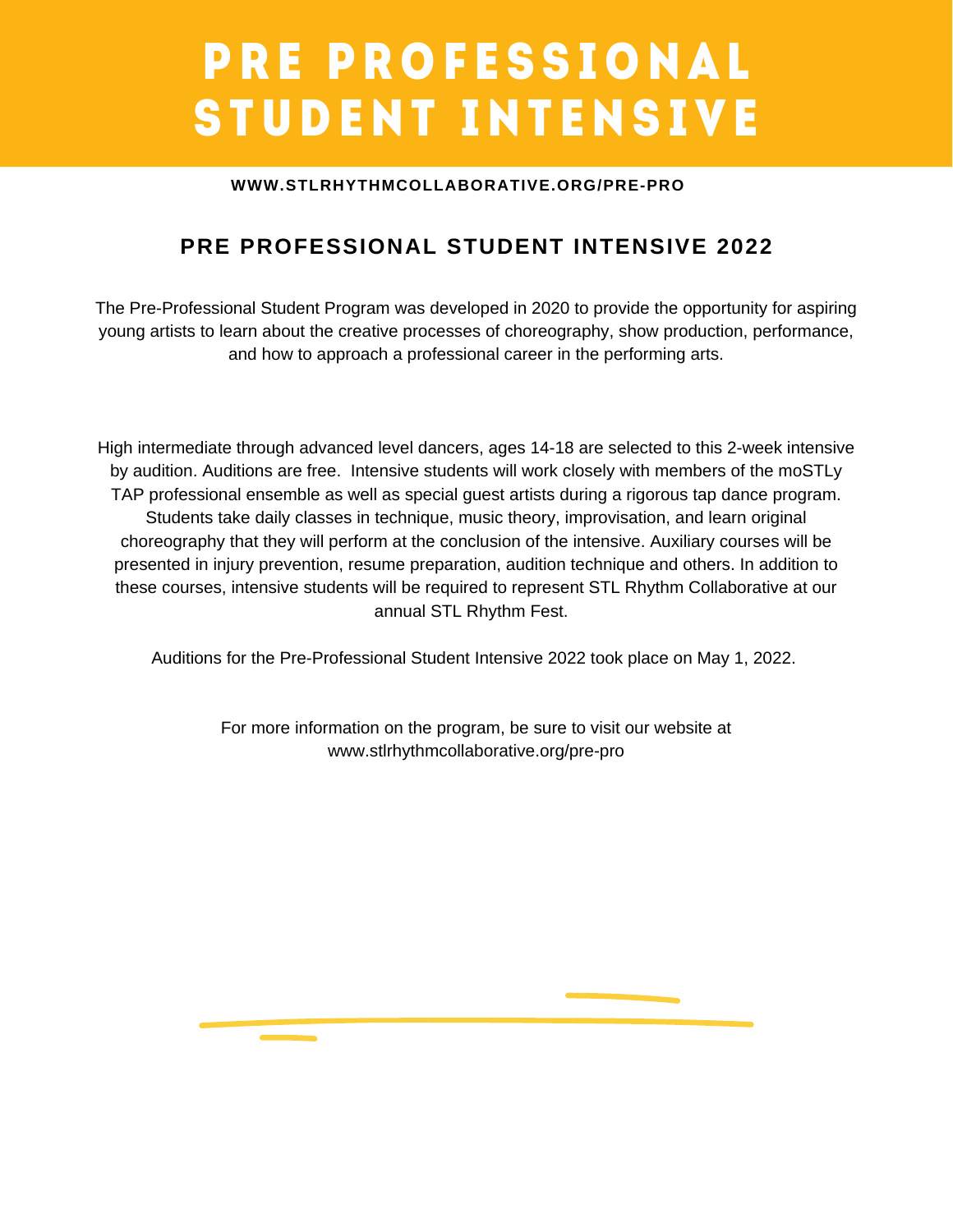### 2ND ANNUAL **STL RHYTHM FEST**

#### **WWW.STLRHYTHMCOLLABORATIVE.ORG/RHYTHM-FEST**

### **STL RHYTHM FEST 2022 SATURDAY, JULY 23 - SUNDAY, JULY 24, 2022**

Mark your calendar! This year, we're going even bigger with 2 full days of classes and rhythm activities. Internationally renowned artists will be visiting St. Louis to teach intermediate through advanced level master classes and share their experiences as professional artists.

Join us on Saturday evening, July 23, for our faculty panel discussion. On Sunday, July 24, join us for our open jam session. Click the "STL Rhythm Fest" tab on our website for more details on our esteemed faculty and class and event schedule. Both the panel discussion and jam session activities are free and open to the public.

A full schedule of classes and information about our incredible guest artists will be available soon on our website soon under the "STL Rhythm Fest" tab.

### **All Access:**

Access to all workshops on Saturday, July 23 and Sunday, July 24 \$310 per student

### **One Day Access:**

Access to all workshops on either Saturday, July 23 OR Sunday, July 24 \$160 per student

### **Pay Per Class:**

Pick and choose which classes you would like to attend. \$35 per student, per class

### **STL Rhythm Fest Location:**

St. Louis Academy of Dance 9310 Olive Blvd. St. Louis, MO 63132